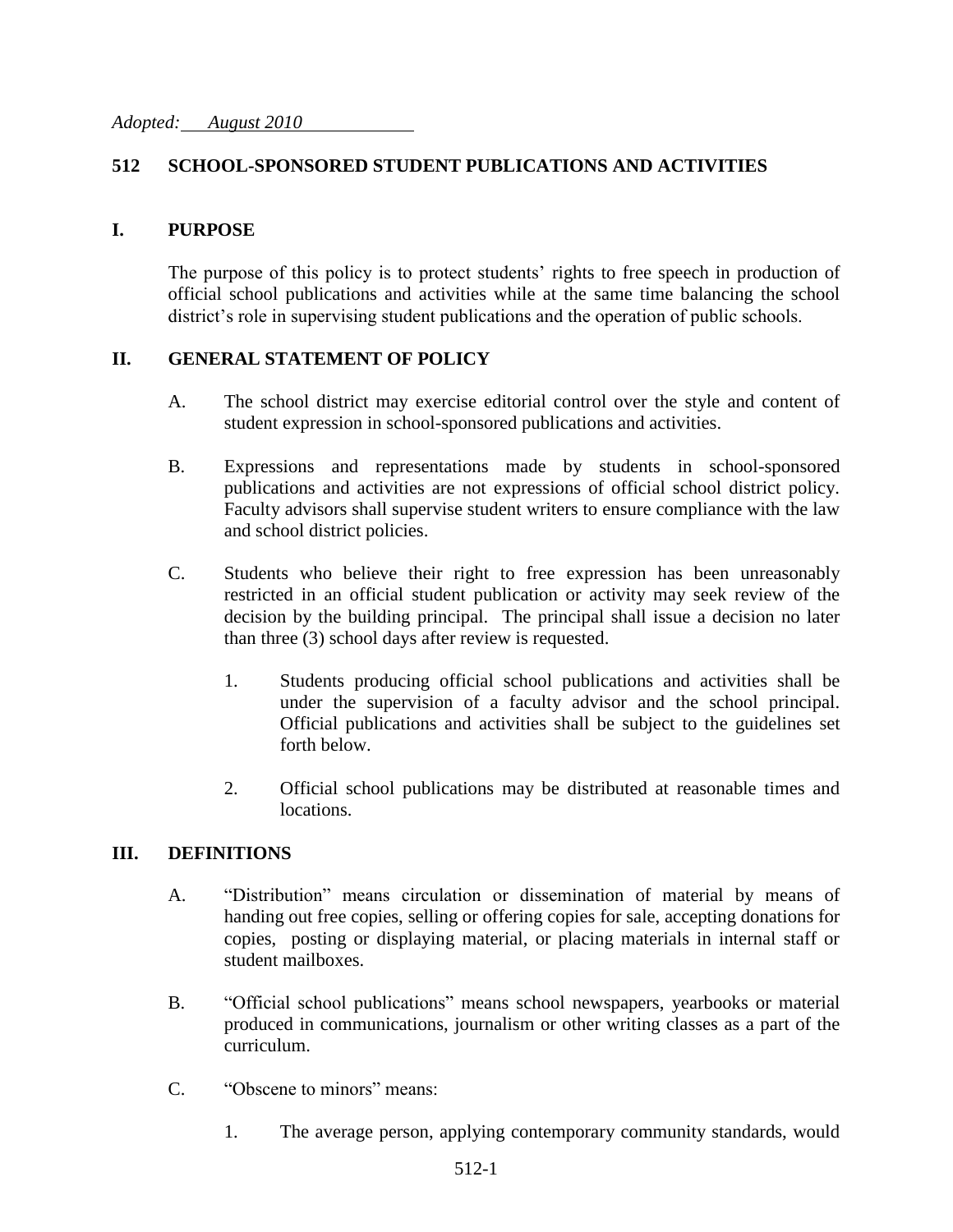find that the material, taken as a whole, appeals to the prurient interest of minors of the age to whom distribution is requested;

- 2. The material depicts or describes, in a manner that is patently offensive to prevailing standards in the adult community concerning how such conduct should be presented to minors of the age to whom distribution is requested, sexual conduct such as intimate sexual acts (normal or perverted), masturbation, excretory functions, or lewd exhibition of the genitals; and
- 3. The material, taken as a whole, lacks serious literary, artistic, political, or scientific value for minors.
- D. "Minor" means any person under the age of eighteen (18).
- E. "Material and substantial disruption" of a normal school activity means:
	- 1. Where the normal school activity is an educational program of the school district for which student attendance is compulsory, "material and substantial disruption" is defined as any disruption which interferes with or impedes the implementation of that program.
	- 2. Where the normal school activity is voluntary in nature (including, without limitation, school athletic events, school plays and concerts, and lunch periods) "material and substantial disruption" is defined as student rioting, unlawful seizures of property, conduct inappropriate to the event, participation in a school boycott, demonstration, sit-in, stand-in, walk-out, or other related forms of activity.

In order for expression to be considered disruptive, there must exist specific facts upon which the likelihood of disruption can be forecast, including past experience in the school, current events influencing student activities and behavior, and instances of actual or threatened disruption relating to the written material in question.

- F. "School activities" means any activity of students sponsored by the school including, but not limited to, classroom work, library activities, physical education classes, official assemblies and other similar gatherings, school athletic contests, band concerts, school plays and other theatrical productions, and inschool lunch periods.
- G. "Libelous" is a false and unprivileged statement about a specific individual that tends to harm the individual's reputation or to lower that individual in the esteem of the community.

# **IV. GUIDELINES**

A. Expression in an official school publication or school-sponsored activity is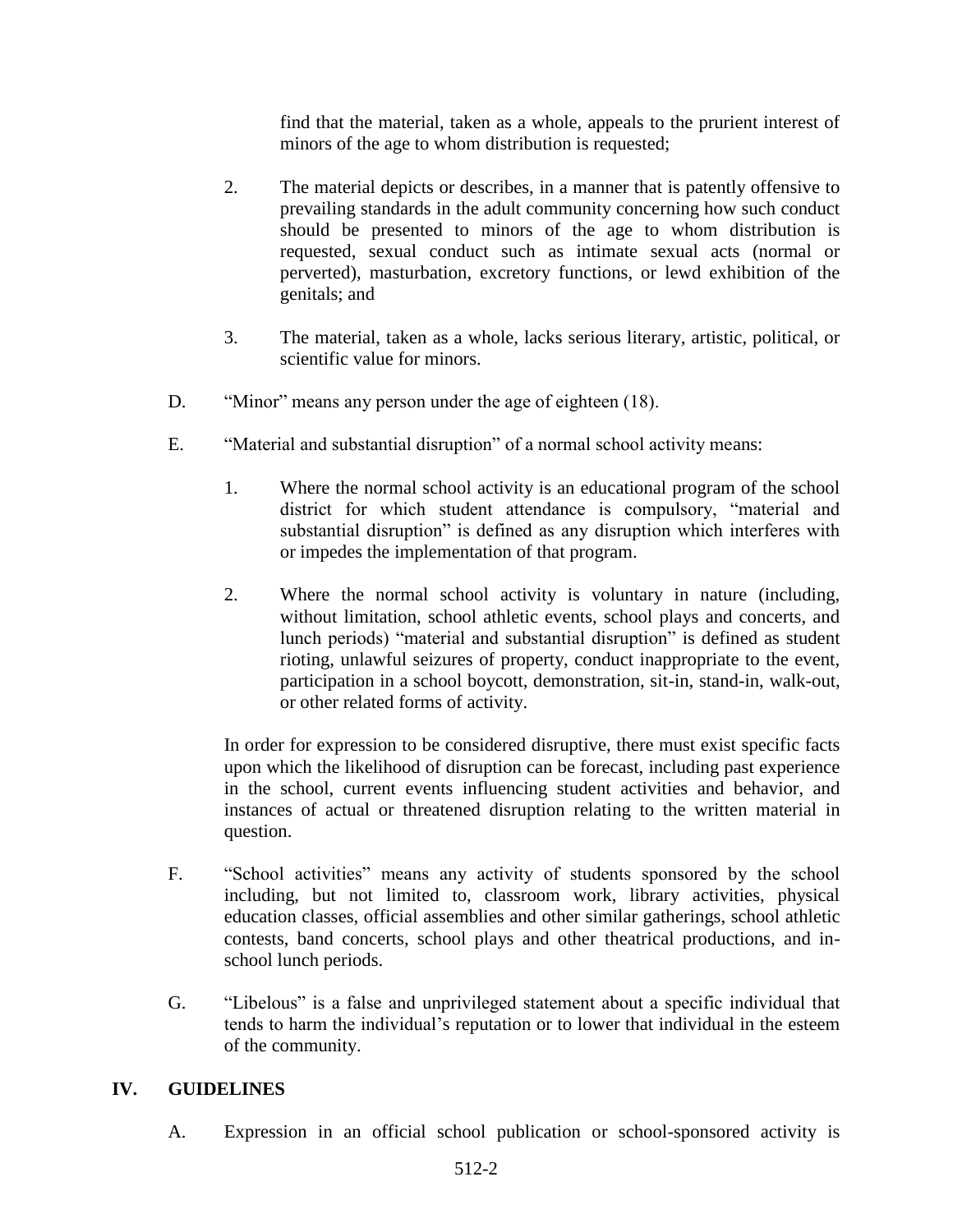prohibited when the material:

- 1. is obscene to minors;
- 2. is libelous or slanderous;
- 3. advertises or promotes any product or service not permitted for minors by law;
- 4. encourages students to commit illegal acts or violate school regulations or substantially disrupts the orderly operation of school or school activities;
- 5. expresses or advocates sexual, racial or religious harassment or violence or prejudice;
- 6. is distributed or displayed in violation of time, place and manner regulations.
- B. Expression in an official school publication or school-sponsored activity is subject to editorial control by the school district over the style and content so long as the school district's actions are reasonably related to legitimate pedagogical concerns. These may include, but are not limited to, the following:
	- 1. assuring that participants learn whatever lessons the activity is designed to teach;
	- 2. assuring that readers or listeners are not exposed to material that may be inappropriate for their level of maturity;
	- 3. assuring that the views of the individual speaker are not erroneously attributed to the school;
	- 4. assuring that the school is not associated with any position other than neutrality on matters of political controversy;
	- 5. assuring that the sponsored student speech cannot reasonably be perceived to advocate conduct otherwise inconsistent with the shared values of a civilized social order;
	- 6. assuring that the school is not associated with expression that is, for example, ungrammatical, poorly written, inadequately researched, biased or prejudiced, vulgar or profane, or unsuitable for immature audiences.
- C. Time, Place and Manner of Distribution

Students shall be permitted to distribute written materials at school as follows:

1. Time